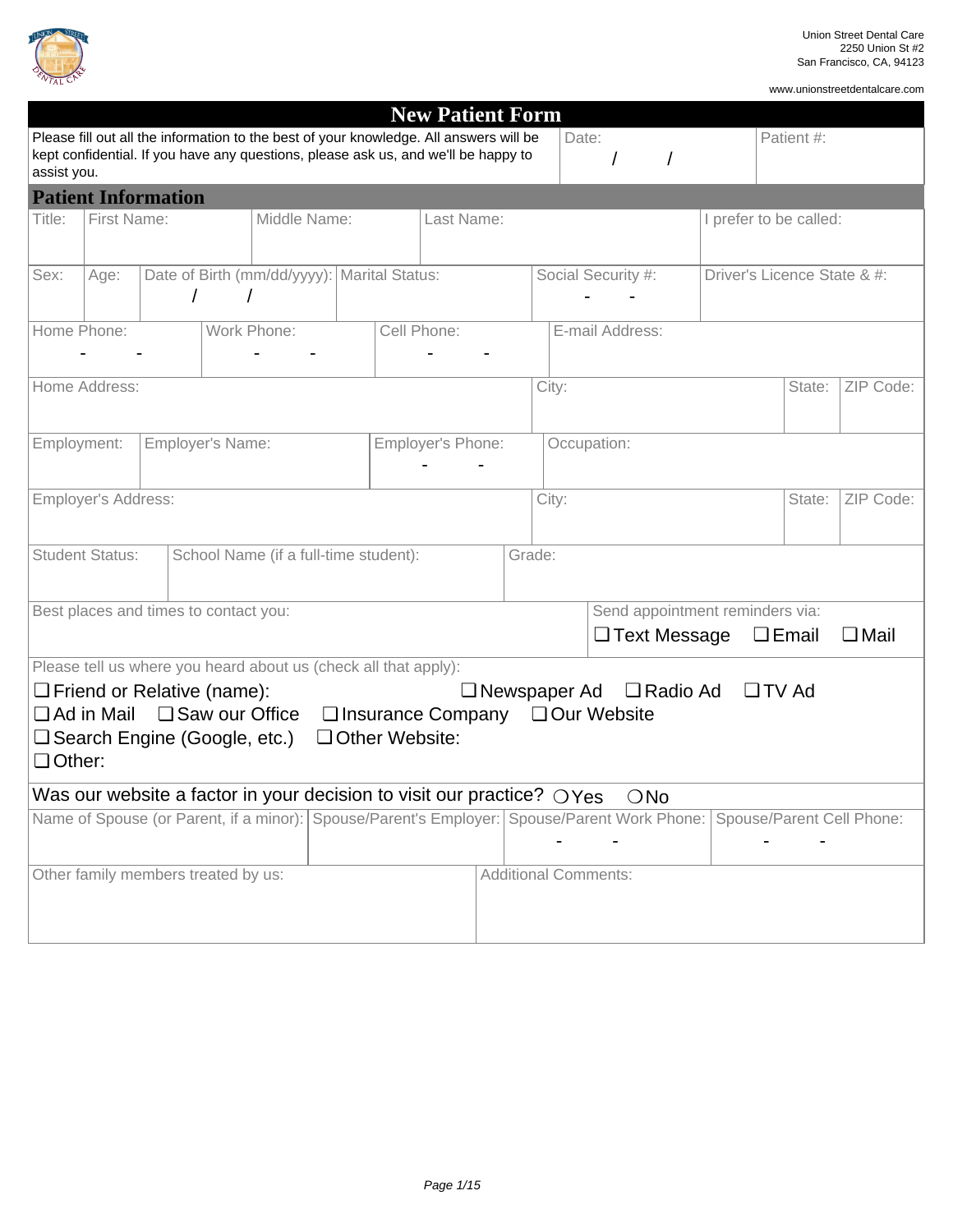

|                            | <b>Emergency Contact</b>                                                |             |              |             |                             |                 |                          |                                         |           |           |
|----------------------------|-------------------------------------------------------------------------|-------------|--------------|-------------|-----------------------------|-----------------|--------------------------|-----------------------------------------|-----------|-----------|
|                            | This should be the nearest relative who does not live with the patient. |             |              |             |                             |                 |                          |                                         |           |           |
| Title:                     | First Name:                                                             |             | Last Name:   |             |                             |                 | Relationship to Patient: |                                         |           |           |
| Home Phone:<br>Work Phone: |                                                                         |             |              | Cell Phone: |                             | E-mail Address: |                          |                                         |           |           |
| Emergency_Contact Address: |                                                                         |             |              |             | City:                       |                 |                          | State:                                  | ZIP Code: |           |
|                            | <b>Person Responsible for Account</b>                                   |             |              |             |                             |                 |                          |                                         |           |           |
| Title:                     | First Name:                                                             |             | Middle Name: |             | Last Name:                  |                 |                          | Relationship to Patient:                |           |           |
|                            | Date of Birth (mm/dd/yyyy): Social Security #:<br>$\prime$              |             |              |             | Driver's Licence State & #: |                 |                          | Holder of Dental Insurance for Patient: |           |           |
| Home Phone:                |                                                                         | Work Phone: |              |             | Cell Phone:                 | E-mail Address: |                          |                                         |           |           |
|                            | <b>Billing Address:</b>                                                 |             |              |             |                             | City:           |                          |                                         | State:    | ZIP Code: |
| Employment:                | Employer's Name:                                                        |             |              |             | Employer's Phone:           | Occupation:     |                          |                                         |           |           |
|                            | Employer's Address:                                                     |             |              |             |                             | City:           |                          |                                         | State:    | ZIP Code: |
|                            |                                                                         |             |              |             |                             |                 |                          |                                         |           |           |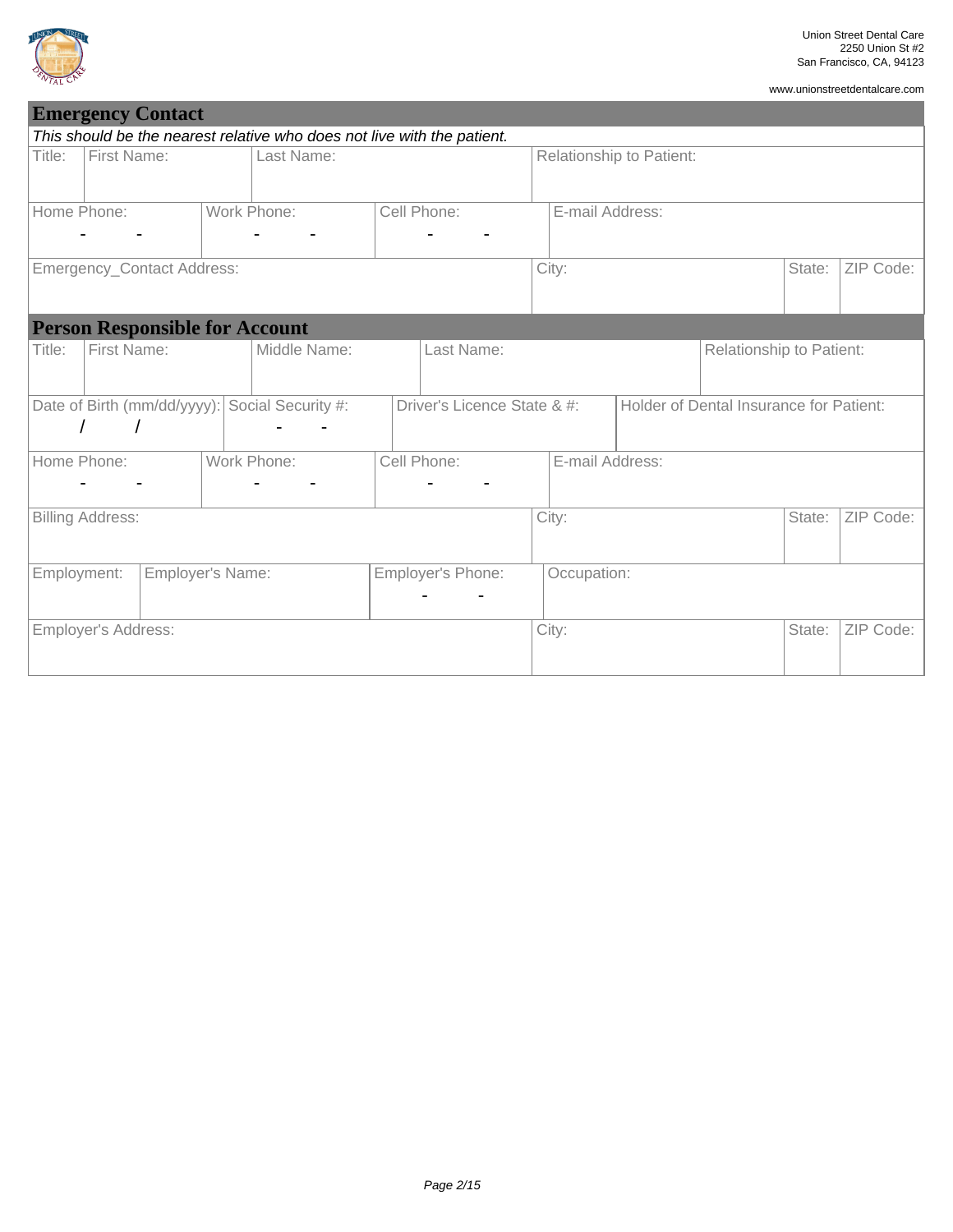

| www.unionstreetdentalcare.com |  |
|-------------------------------|--|
|-------------------------------|--|

| <b>Insurance Information</b>                                                                                |  |  |                                                              |       |                                                                                                                                                                    |        |                                                                                                                                                                                                                                                                           |
|-------------------------------------------------------------------------------------------------------------|--|--|--------------------------------------------------------------|-------|--------------------------------------------------------------------------------------------------------------------------------------------------------------------|--------|---------------------------------------------------------------------------------------------------------------------------------------------------------------------------------------------------------------------------------------------------------------------------|
| <b>Primary Insurance</b>                                                                                    |  |  |                                                              |       |                                                                                                                                                                    |        |                                                                                                                                                                                                                                                                           |
|                                                                                                             |  |  |                                                              |       | Employer:                                                                                                                                                          |        |                                                                                                                                                                                                                                                                           |
| Group ID:                                                                                                   |  |  |                                                              |       |                                                                                                                                                                    |        |                                                                                                                                                                                                                                                                           |
|                                                                                                             |  |  |                                                              | City: |                                                                                                                                                                    | State: | ZIP Code:                                                                                                                                                                                                                                                                 |
| <b>Secondary Insurance</b>                                                                                  |  |  |                                                              |       |                                                                                                                                                                    |        |                                                                                                                                                                                                                                                                           |
|                                                                                                             |  |  |                                                              |       | Employer:                                                                                                                                                          |        |                                                                                                                                                                                                                                                                           |
| Member ID:<br>Group ID:                                                                                     |  |  |                                                              |       |                                                                                                                                                                    |        |                                                                                                                                                                                                                                                                           |
|                                                                                                             |  |  |                                                              | City: |                                                                                                                                                                    | State: | ZIP Code:                                                                                                                                                                                                                                                                 |
| <b>Authorization</b>                                                                                        |  |  |                                                              |       |                                                                                                                                                                    |        |                                                                                                                                                                                                                                                                           |
| All of the above information is correct to the best of my knowledge. I authorize use of this form on all my |  |  |                                                              |       |                                                                                                                                                                    |        |                                                                                                                                                                                                                                                                           |
| insurance submissions and I authorize the release of information to all my insurance companies. I           |  |  |                                                              |       |                                                                                                                                                                    |        |                                                                                                                                                                                                                                                                           |
| understand that I am responsible for my bill. I authorize Union Street Dental Care to act as my agent in    |  |  |                                                              |       |                                                                                                                                                                    |        |                                                                                                                                                                                                                                                                           |
|                                                                                                             |  |  |                                                              |       |                                                                                                                                                                    |        |                                                                                                                                                                                                                                                                           |
|                                                                                                             |  |  | Insurance Company's Address:<br>Insurance Company's Address: |       | Date of Birth (mm/dd/yyyy): Relationship to Patient:<br>Insurance Company Name:<br>Date of Birth (mm/dd/yyyy): Relationship to Patient:<br>Insurance Company Name: |        | Insurance Company Phone:<br>Insurance Company Phone:<br>helping me to obtain payment from my insurance companies. I authorize payment to Union Street Dental<br>Care I permit a copy of this authorization to be used in place of the original I give Union Street Dental |

noiping me to obtain payment from my instituted companies. I dationze payment to onion ottect bent<br>Care. I permit a copy of this authorization to be used in place of the original. I give Union Street Dental Sare, its employees, and/or other agents express prior consent to contact me at any/all phone numbers, including cell numbers (by phone call or text message) and email addresses, for the purpose of treatment, 21 insurance, or payment.  $\ddot{\phantom{2}}$ م نان<br>موجو essage) and email addresses, for the purpose of ee ie i  $\overline{\phantom{a}}$ r agents express prior consent to contact me at any/all phone r they message) and email addresses for the nurnose of  $\cdot$   $\circ$  $\frac{1}{\sqrt{2}}$ 

2002

2010 2009

n Barance, or payment:<br>Signature (Type your name to sign electronically, or print and sign): Date (mm/dd/yyyy):  $\overline{a}$  $\frac{1}{200}$  $\overline{a}$  $\overline{\mathsf{v}}$  or print and

#### **Consent for Treatment**

Patient Name:

I hereby authorize the doctor or designated staff to take X-rays, study models, photographs, and other diagnostic aids deemed appropriate by the doctor to make a thorough diagnosis of the dental needs of the above-named patient. 31 →<br>1997 tr  $10$  to make a thorough diagnosis of the defital fit וס,<br>י gnated staff to take X-rays, study models, photographs, and othe the doctor to make a thorough diagnosis of the dental net LA e dental needs of t

above-named patient.<br>Upon such diagnosis, I authorize the doctor or designated staff to perform all recommended treatment mutually agreed upon by us and to employ such assistance as required to provide proper care. icu<br>.  $\overline{5}$ . doctor or designated staff to perform all recommended treatmer loy such assistance as required to provide proper care.

I agree to the use of anesthetics, sedatives, and other medications as necessary. I fully understand that using anesthetic agents embodies certain risks. I understand that I can ask for a complete recital of any possible complications. ilishs. I driderstand that I can ask for a complete nut<br>T latives, and other medications as necessary. I fully understand certain risks. I understand that I can ask for a complete media<br>M complete recital of

I have read, understood, and agree to the above treatment policy.

Signature (Type your name to sign electronically, or print and sign): <br>Signature (Type your name to sign electronically, or print and sign): Date (mm/dd/yyyy): y, or print and

25

17 18

16

01

2016

01

/ /

2016 2017

mac

HI IA

01 02

01 02

MI

1987

1995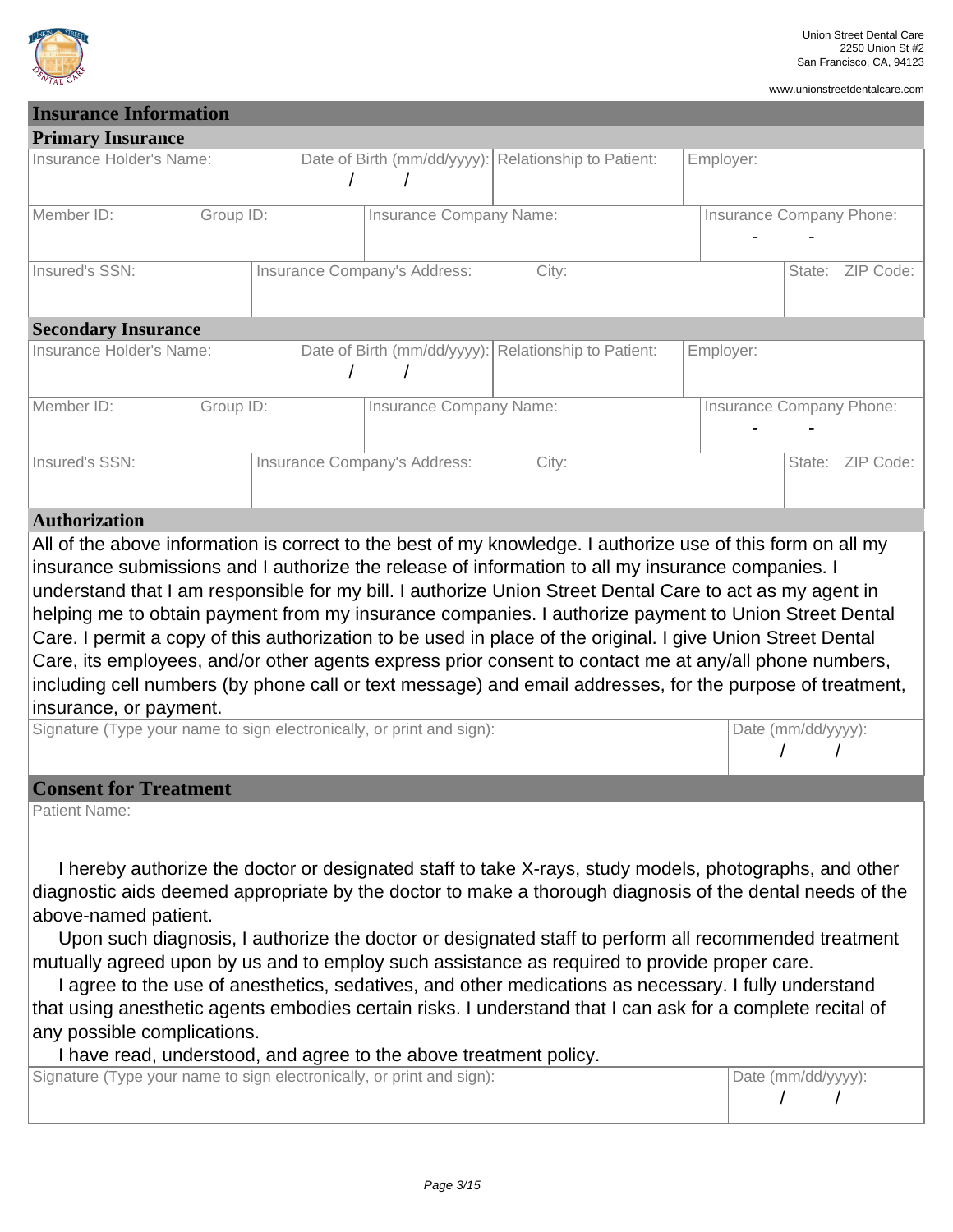

|                                                                                                                                                                                                                                                                                                                                                                                                                                  |                                                                                                                                                                                                                                                                                                                                                                                                                                 |                                                                          | <b>Payment</b>       |                                                                                                                          |  |  |
|----------------------------------------------------------------------------------------------------------------------------------------------------------------------------------------------------------------------------------------------------------------------------------------------------------------------------------------------------------------------------------------------------------------------------------|---------------------------------------------------------------------------------------------------------------------------------------------------------------------------------------------------------------------------------------------------------------------------------------------------------------------------------------------------------------------------------------------------------------------------------|--------------------------------------------------------------------------|----------------------|--------------------------------------------------------------------------------------------------------------------------|--|--|
|                                                                                                                                                                                                                                                                                                                                                                                                                                  |                                                                                                                                                                                                                                                                                                                                                                                                                                 |                                                                          |                      | Does the person responsible for the account already have an account with this office? $\bigcirc$ Yes<br>$\bigcirc$ No    |  |  |
| <b>Payment Method</b>                                                                                                                                                                                                                                                                                                                                                                                                            |                                                                                                                                                                                                                                                                                                                                                                                                                                 |                                                                          |                      |                                                                                                                          |  |  |
|                                                                                                                                                                                                                                                                                                                                                                                                                                  |                                                                                                                                                                                                                                                                                                                                                                                                                                 |                                                                          |                      | Notice: Payment is due at the time of service unless alternative arrangements have been made in advance. Please choose a |  |  |
| method of payment below.                                                                                                                                                                                                                                                                                                                                                                                                         |                                                                                                                                                                                                                                                                                                                                                                                                                                 |                                                                          |                      |                                                                                                                          |  |  |
| <b>Payment in Full</b>                                                                                                                                                                                                                                                                                                                                                                                                           |                                                                                                                                                                                                                                                                                                                                                                                                                                 |                                                                          |                      |                                                                                                                          |  |  |
| ○ Cash                                                                                                                                                                                                                                                                                                                                                                                                                           |                                                                                                                                                                                                                                                                                                                                                                                                                                 |                                                                          |                      |                                                                                                                          |  |  |
| $\bigcirc$ Check                                                                                                                                                                                                                                                                                                                                                                                                                 |                                                                                                                                                                                                                                                                                                                                                                                                                                 |                                                                          |                      |                                                                                                                          |  |  |
| O Credit Card                                                                                                                                                                                                                                                                                                                                                                                                                    | Type:                                                                                                                                                                                                                                                                                                                                                                                                                           | <b>Credit Card Number:</b>                                               | Expiration:<br>/2016 | <b>Card Verification Code:</b><br>VISA/MC/Discover: 3-digit code printed on back<br>AmEx: 4-digit code printed on front  |  |  |
|                                                                                                                                                                                                                                                                                                                                                                                                                                  | Your credit card information is kept on file for outstanding account balances.                                                                                                                                                                                                                                                                                                                                                  |                                                                          |                      |                                                                                                                          |  |  |
| <b>Payment Plans</b>                                                                                                                                                                                                                                                                                                                                                                                                             |                                                                                                                                                                                                                                                                                                                                                                                                                                 |                                                                          |                      |                                                                                                                          |  |  |
|                                                                                                                                                                                                                                                                                                                                                                                                                                  |                                                                                                                                                                                                                                                                                                                                                                                                                                 | Start treatment immediately and pay over time with low monthly payments. |                      |                                                                                                                          |  |  |
| O CareCredit                                                                                                                                                                                                                                                                                                                                                                                                                     | <b>No-Interest Payment Plans</b><br>• Pay for treatment over 6 or 12 months with NO interest.<br>• As long as you pay the low minimum monthly payment each month when due,<br>and the balance in full by the end of the promotional 6- or 12-month term, no<br>interest will be charged on your purchase.<br><b>Low-Interest Payment Plans</b><br>• Enjoy low monthly payments with the 24, 36, 48, or 60 month extended plans. |                                                                          |                      |                                                                                                                          |  |  |
| • The 14.9% APR is lower than average credit cards and makes convenient, fixed,<br>and low minimum monthly payments possible. This option is available for<br>treatment fees of \$1000.00 or more. (\$5000.00 or more for the 60 month plan.)<br>If you choose this option, you can fill out a CareCredit application at our office.<br>Would you like to discuss our office's financial policy? $\bigcirc$ Yes<br>$\bigcirc$ No |                                                                                                                                                                                                                                                                                                                                                                                                                                 |                                                                          |                      |                                                                                                                          |  |  |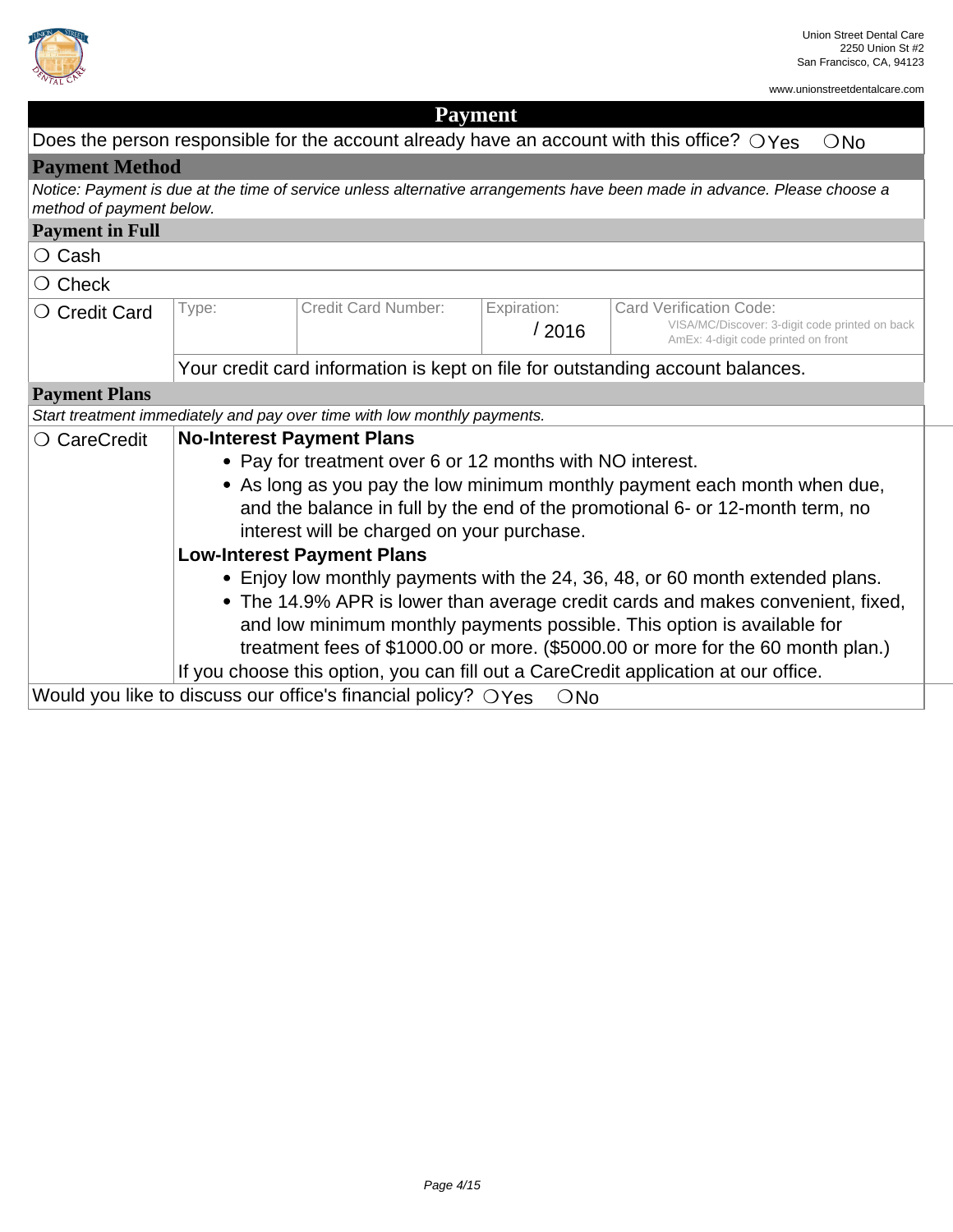

# **Payment Policies**

Thank you for taking the time to understand our payment policies. For any questions about fees, financial policies, or your responsibilities, please ask one of our office staff for clarification.

### **For Patients with Dental Insurance**

We accept dental insurance assignments, with the understanding that any uninsured portion not covered by your insurance plan is to be paid by you at the time of service. As a courtesy, our office will file all applicable insurance forms. Please note that although we strive to provide accurate information, such information is not a guarantee of payment or eligibility with your insurance company and is only an estimate. Your dental insurance plan is a contract between you, your employer, and the insurance company. Depending on your specific insurance plan, your dental insurance may not fully cover our office dental fees for the services we render. The difference between our office dental fees and your insurance reimbursement is your responsibility.

### **Returned Checks**

Personal checks that are returned due to "insufficient funds" are subject to a \$25.00 service fee. **Service Charge**

Payment is due at each appointment. I agree to pay any outstanding insurance balance within 60 days. If I do not pay the entire new balance within 60 days of the monthly billing date, a service charge will be added to the account for the current monthly billing period. The service charge will be a periodic rate of 1.5% per month (or a minimum charge of \$2.50 for a minimum balance of \$25.00) which is an annual percentage rate of 18% applied to the last month's balance. In case of default of payment, I promise to pay any legal interest on the balance due, together with any collection costs and reasonable attorney fees incurred to effect collection of this account balance or any future accounts. Please be advised that there is a \$50.00 fee charged for missed or broken appointments without 24 hours notice. To avoid this charge, kindly give us a minimum of 24 hours notice for any appointment cancellation. Feel free to contact us at any time with questions you may have.

## **X-Ray/Records Release**

There is a fee of \$25.00 for any release of X-rays and/or records.

### **Minors**

Adult patients are responsible for full payment at time of service. The adult accompanying a minor is responsible for payment. This office will not bill a non-custodial parent for services delivered to a minor. For unaccompanied minors, treatment may be denied unless charges have been pre-approved to a credit card or other payment arrangements have been made.

### **Authorization**

Patient Name:

I hereby authorize payment directly to Union Street Dental Care of the group insurance benefits otherwise payable to me. I understand that I am responsible for all costs of the above-named patient's dental treatment. The information on the page and the dental/medical histories are correct to the best of my knowledge. I grant the right to Union Street Dental Care to release the patient's dental and/or medical histories and other information about the patient's dental treatment to third-party payers and/or other health professionals.

Signature (Type your name to sign electronically, or print and sign): Date (mm/dd/yyyy):

 $\overline{\phantom{0}}$ 

2016

 $\overline{\phantom{0}}$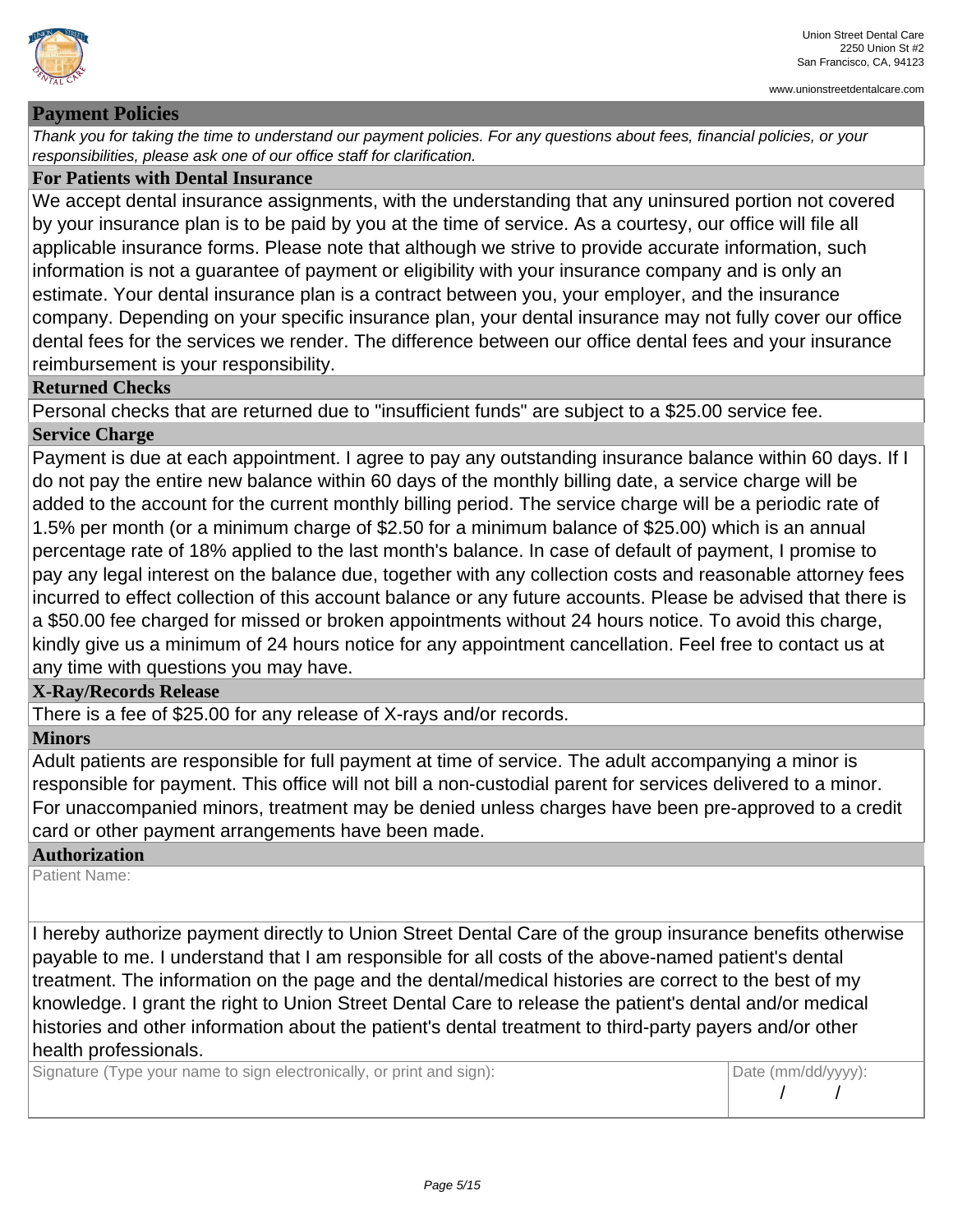

| www.unionstreetdentalcare.com |
|-------------------------------|
|-------------------------------|

|                                                                                             |                              | <b>Dental History</b>                       |               |                          |                                                  |                            |                |                          |
|---------------------------------------------------------------------------------------------|------------------------------|---------------------------------------------|---------------|--------------------------|--------------------------------------------------|----------------------------|----------------|--------------------------|
| <b>Previous Dentist</b>                                                                     |                              |                                             |               |                          |                                                  |                            |                |                          |
| Dentist Name:                                                                               |                              | <b>Dental Practice Name:</b>                |               |                          |                                                  | Phone:                     |                |                          |
|                                                                                             |                              |                                             |               |                          |                                                  |                            |                |                          |
| Address:                                                                                    |                              |                                             |               | City:                    |                                                  |                            | State:         | ZIP Code:                |
|                                                                                             |                              |                                             |               |                          |                                                  |                            |                |                          |
| What did you like about your last dentist?                                                  |                              |                                             |               |                          | What caused you to leave your last dentist?      |                            |                |                          |
|                                                                                             |                              |                                             |               |                          |                                                  |                            |                |                          |
|                                                                                             |                              |                                             |               |                          |                                                  |                            |                |                          |
| <b>Last Dental Visit</b>                                                                    |                              |                                             |               |                          |                                                  |                            |                |                          |
| Last Dental Visit (m/y):                                                                    | What were you treated for?   |                                             |               |                          |                                                  |                            |                | Treatment complete?      |
|                                                                                             |                              |                                             |               |                          |                                                  |                            | OYes ONo       |                          |
| What was done at your last dental visit?                                                    |                              |                                             | Last X-Rays:  |                          | Last Full-Mouth X-Rays:                          |                            |                | Last Cleaning:           |
|                                                                                             |                              |                                             |               |                          |                                                  |                            |                |                          |
| <b>Dental Hygiene</b>                                                                       |                              |                                             |               |                          |                                                  |                            |                |                          |
| How often do you visit a dentist?                                                           |                              | Do you brush your teeth? If yes, how often? |               |                          | Do you floss? If yes, how often?                 |                            |                |                          |
| Regularly                                                                                   | Yes                          | After every meal                            |               |                          | Yes                                              | After every meal           |                |                          |
| Please list other dental hygiene aids (Interplak, toothpicks, etc.) that you use:           |                              |                                             |               |                          | Are you interested in regular hygiene cleanings? |                            |                |                          |
|                                                                                             |                              |                                             |               | Yes                      |                                                  |                            |                |                          |
| <b>Today's Visit</b>                                                                        |                              |                                             |               |                          |                                                  |                            |                |                          |
| Do you have any dental problems, pain, or discomfort at this time? If yes, please describe: |                              |                                             |               |                          |                                                  |                            |                |                          |
| Yes                                                                                         |                              |                                             |               |                          |                                                  |                            |                |                          |
| What is the main reason for your visit today?                                               |                              |                                             |               |                          |                                                  |                            |                |                          |
| $\Box$ Tooth Pain $\Box$ Check-up $\Box$ Cleaning $\Box$ Whitening                          |                              |                                             |               |                          | □ Cosmetic Dentistry                             |                            |                |                          |
| $\Box$ Sedation Dentistry $\Box$ Restorative Dentistry                                      |                              |                                             | $\Box$ Other: |                          |                                                  |                            |                |                          |
| What would you like to learn more about?                                                    |                              |                                             |               |                          |                                                  |                            |                |                          |
| $\Box$ Whitening<br>□ Cosmetic Dentistry                                                    |                              | $\Box$ Sedation Dentistry                   |               | $\Box$ Implants          | $\Box$ Bridges                                   |                            | $\Box$ Veneers |                          |
| $\Box$ Other:<br>$\Box$ Dentures                                                            |                              |                                             |               |                          |                                                  |                            |                |                          |
| <b>Dental Concerns</b>                                                                      |                              |                                             |               |                          |                                                  |                            |                |                          |
| Check all that apply.                                                                       |                              |                                             |               |                          |                                                  |                            |                |                          |
| <b>Teeth</b>                                                                                |                              |                                             |               |                          |                                                  |                            |                |                          |
| $\Box$ Broken or chipped                                                                    | $\Box$ Loose/missing filling |                                             |               | $\Box$ Missing teeth     |                                                  | $\Box$ Sensitive to sweets |                |                          |
| □ Crooked                                                                                   | $\Box$ Loose teeth           |                                             |               | $\Box$ Mouth sores       |                                                  |                            |                | □ Blisters on lips/mouth |
| $\Box$ Decay                                                                                | $\Box$ Tooth pain            |                                             |               | $\Box$ Sensitive to cold |                                                  |                            |                | □ Orthodontic treatment  |
| $\Box$ Difficulty chewing                                                                   | $\Box$ Food trap areas       |                                             |               | $\Box$ Sensitive to heat |                                                  | $\Box$ Bad taste in mouth  |                |                          |
| □ Discolored                                                                                | $\Box$ Grinding or clenching |                                             |               |                          | $\Box$ Sensitive when biting                     |                            |                |                          |
| Gums                                                                                        |                              |                                             |               |                          |                                                  |                            |                |                          |
| $\Box$ Bad breath                                                                           | $\Box$ Abscessed             |                                             | $\Box$ Sore   |                          |                                                  | $\Box$ Receding            |                |                          |
| $\Box$ Red (discolored)                                                                     | $\Box$ Bleeding              |                                             | □ Swollen     |                          |                                                  |                            |                | □ Periodontal treatment  |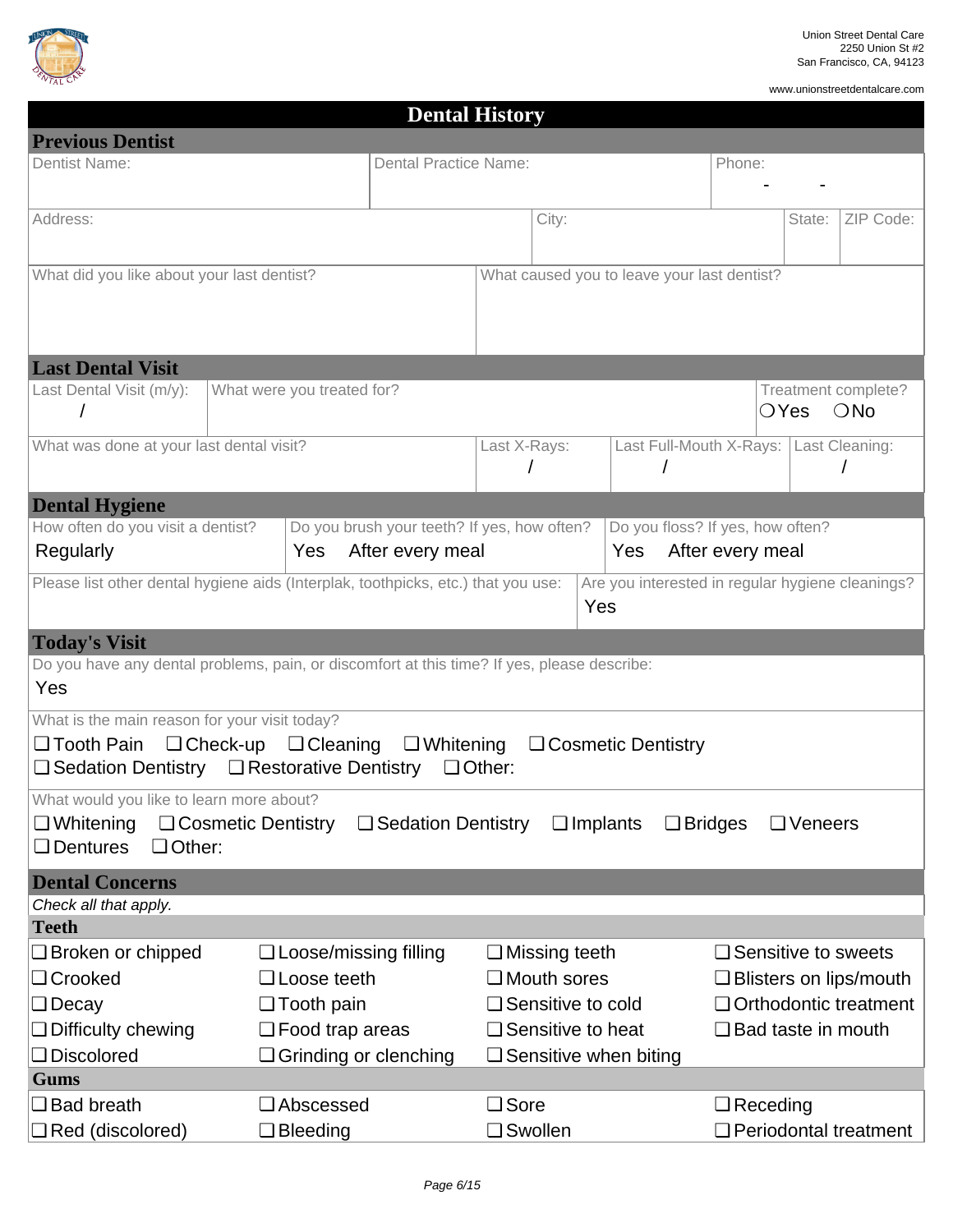

| <b>Facial/Jaw Pain</b>                                                                                                                                                                              |                                                                                                            |                    |                                                                                              |  |  |  |
|-----------------------------------------------------------------------------------------------------------------------------------------------------------------------------------------------------|------------------------------------------------------------------------------------------------------------|--------------------|----------------------------------------------------------------------------------------------|--|--|--|
| $\Box$ Frequent headaches                                                                                                                                                                           | $\Box$ Pain in temples                                                                                     | $\Box$ Jaw injury  | $\Box$ Pain around ear                                                                       |  |  |  |
| Avoid certain foods                                                                                                                                                                                 | $\Box$ Jaw locks open/closed                                                                               | $\Box$ Head injury |                                                                                              |  |  |  |
| □ Popping/clicking                                                                                                                                                                                  | $\Box$ Pain in jaw                                                                                         | $\Box$ Neck injury |                                                                                              |  |  |  |
| <b>Other Concerns</b>                                                                                                                                                                               |                                                                                                            |                    |                                                                                              |  |  |  |
| $\Box$ Smoking/dipping                                                                                                                                                                              | □ Orthodontic treatment                                                                                    |                    | $\Box$ Snoring                                                                               |  |  |  |
| $\Box$ Biting cheeks or lip                                                                                                                                                                         | $\Box$ Burning tongue                                                                                      |                    | $\Box$ Teeth straightening                                                                   |  |  |  |
| □ Popping/clicking                                                                                                                                                                                  | □ Tooth replacement                                                                                        |                    | $\Box$ Retainer                                                                              |  |  |  |
| $\square$ TMJ                                                                                                                                                                                       | $\Box$ Fractured tooth syndrome                                                                            |                    | $\Box$ Dry mouth                                                                             |  |  |  |
| □ Tooth-colored fillings                                                                                                                                                                            | $\Box$ CPAP                                                                                                |                    | $\Box$ Wisdom teeth extraction                                                               |  |  |  |
| $\Box$ Wisdom teeth                                                                                                                                                                                 | $\Box$ Implants - Tooth #:                                                                                 |                    | □ Cosmetics                                                                                  |  |  |  |
| $\Box$ Nail-biting                                                                                                                                                                                  | $\Box$ Jaw locks open/closed                                                                               |                    | □ Smile makeover                                                                             |  |  |  |
| $\square$ Sleep apnea                                                                                                                                                                               | $\Box$ Stain                                                                                               |                    | $\Box$ Dental phobias                                                                        |  |  |  |
| $\Box$ Limited orthodontics                                                                                                                                                                         | $\Box$ Chew on one side                                                                                    |                    |                                                                                              |  |  |  |
|                                                                                                                                                                                                     | Does food tend to get caught between your teeth? If yes, where?                                            |                    |                                                                                              |  |  |  |
| Yes                                                                                                                                                                                                 |                                                                                                            |                    |                                                                                              |  |  |  |
|                                                                                                                                                                                                     | Do you hold foreign objects (pencils, pipe, pins, nails, fingernails, etc.) with your teeth? If yes, what? |                    |                                                                                              |  |  |  |
| Yes                                                                                                                                                                                                 |                                                                                                            |                    |                                                                                              |  |  |  |
| Have you ever had:                                                                                                                                                                                  |                                                                                                            |                    |                                                                                              |  |  |  |
| Check all that apply.                                                                                                                                                                               |                                                                                                            |                    |                                                                                              |  |  |  |
| Orthodontic treatment                                                                                                                                                                               | $\Box$ Periodontal treatment                                                                               |                    | $\Box$ Your bite adjusted                                                                    |  |  |  |
| □ Oral surgery                                                                                                                                                                                      | $\Box$ Your teeth ground                                                                                   |                    | A bite plate or mouth guard                                                                  |  |  |  |
|                                                                                                                                                                                                     |                                                                                                            |                    |                                                                                              |  |  |  |
|                                                                                                                                                                                                     | $\Box$ Any canker sores or cold sores on your lips, tongue, gums, or body                                  |                    |                                                                                              |  |  |  |
| $\Box$ A serious injury to the mouth or head? If yes, please describe including cause:                                                                                                              |                                                                                                            |                    |                                                                                              |  |  |  |
| <b>Ratings</b>                                                                                                                                                                                      |                                                                                                            |                    |                                                                                              |  |  |  |
| $\begin{array}{ccccccccc}\n1 & 2 & 3 & 4 & 5 \\ 0 & 0 & 0 & 0 & 0\n\end{array}$<br>On a scale of 1-5 (1 bad, 5 good), please rate how you feel your overall dental health is.                       |                                                                                                            |                    |                                                                                              |  |  |  |
| $\frac{1}{5}$ $\frac{2}{5}$ $\frac{3}{5}$ $\frac{4}{5}$ On a scale of 1-5 (1 bad, 5 faithful), over the last ten years, rate how faithfully you have had<br>your teeth cleaned.                     |                                                                                                            |                    |                                                                                              |  |  |  |
| $\begin{smallmatrix} 1 & 2 & 3 & 4 & 5 \\ 0 & 0 & 0 & 0 & 0 \end{smallmatrix}$<br>On a scale of 1-5 (1 not sensitive, 5 very sensitive), what is your level of sensitivity to dental<br>procedures? |                                                                                                            |                    |                                                                                              |  |  |  |
| $\begin{smallmatrix}1&2&3&4&5\\0&0&0&0&0\end{smallmatrix}$<br>On a scale of 1-5 (1 not sensitive, 5 very sensitive), what is your sensitivity to dental cleaning<br>appointments?                   |                                                                                                            |                    |                                                                                              |  |  |  |
| $\begin{smallmatrix} 1 & 2 & 3 & 4 & 5 \\ 0 & 0 & 0 & 0 & 0 \end{smallmatrix}$                                                                                                                      |                                                                                                            |                    | On a scale of 1-5 (1 unhappy, 5 very happy), rate how you feel about the look of your smile. |  |  |  |
| $\begin{smallmatrix} 1 & 2 & 3 & 4 & 5 \\ 0 & 0 & 0 & 0 & 0 \end{smallmatrix}$                                                                                                                      | On a scale of 1-5 (1 poor, 5 great), how do you rate your quality of sleep?                                |                    |                                                                                              |  |  |  |
| $\begin{smallmatrix}1&2&3&4&5\\0&0&0&0&0\end{smallmatrix}$<br>On a scale of 1-5 (1 being low, 5 being high), if you snore, how would you rate the severity of<br>your snoring?                      |                                                                                                            |                    |                                                                                              |  |  |  |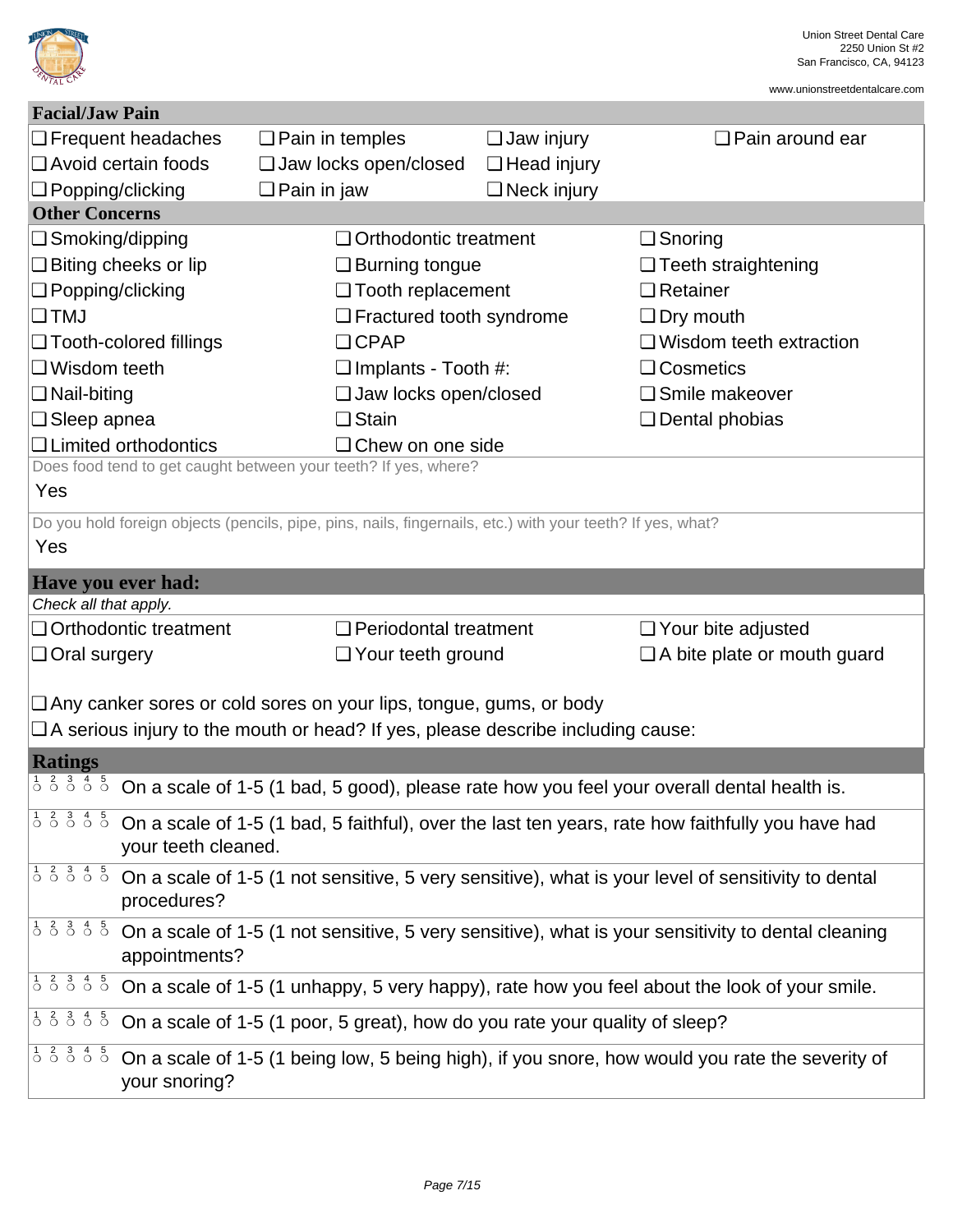

| <b>Miscellaneous</b>                                                                                                                                     | Has fear ever been an issue for you in a dental office? $\bigcirc$ Yes<br>ONo  |                                                  |                     |  |  |  |  |  |
|----------------------------------------------------------------------------------------------------------------------------------------------------------|--------------------------------------------------------------------------------|--------------------------------------------------|---------------------|--|--|--|--|--|
|                                                                                                                                                          | Has time ever been a factor in getting your dental work done? OYes<br>ONo      |                                                  |                     |  |  |  |  |  |
|                                                                                                                                                          | Has the cost of dental treatment been a concern for you? $\bigcirc$ Yes<br>ONo |                                                  |                     |  |  |  |  |  |
| If yes, how can we help?                                                                                                                                 |                                                                                |                                                  |                     |  |  |  |  |  |
| Tell us about your good dental experiences/visits:                                                                                                       |                                                                                | Tell us about your bad dental experiences/fears: |                     |  |  |  |  |  |
| What do you like most about your teeth/smile?                                                                                                            |                                                                                |                                                  |                     |  |  |  |  |  |
| Is there anything you don't like about your teeth/smile?                                                                                                 |                                                                                |                                                  |                     |  |  |  |  |  |
| Is there anything you'd like to change about your teeth/smile?                                                                                           |                                                                                |                                                  |                     |  |  |  |  |  |
| What are your long-term dental goals? How would you like your teeth to feel and look?                                                                    |                                                                                |                                                  |                     |  |  |  |  |  |
| What are your short-term dental goals?                                                                                                                   |                                                                                |                                                  |                     |  |  |  |  |  |
| Do you have any upcoming event or circumstances (such as weddings, major surgeries, etc.) we should/need to know about? If<br>yes, what and when?<br>Yes |                                                                                |                                                  |                     |  |  |  |  |  |
| Is there anything else you feel we should know?                                                                                                          |                                                                                |                                                  |                     |  |  |  |  |  |
| <b>Medical History</b><br>How is your general health? OGood                                                                                              |                                                                                |                                                  |                     |  |  |  |  |  |
| Are you currently under medical treatment? If yes, what for?<br>Yes                                                                                      | OFair<br>OPoor                                                                 |                                                  |                     |  |  |  |  |  |
| Do you require antibiotic pre-medication for your dental work? If yes, what for?<br>Yes                                                                  |                                                                                |                                                  |                     |  |  |  |  |  |
| Physician's Name:                                                                                                                                        | Phone:                                                                         | Last Visit:                                      |                     |  |  |  |  |  |
| Address:                                                                                                                                                 |                                                                                | City:                                            | State:<br>ZIP Code: |  |  |  |  |  |
| Do we have permission to contact your doctor regarding your care? OYes                                                                                   |                                                                                |                                                  | ONo                 |  |  |  |  |  |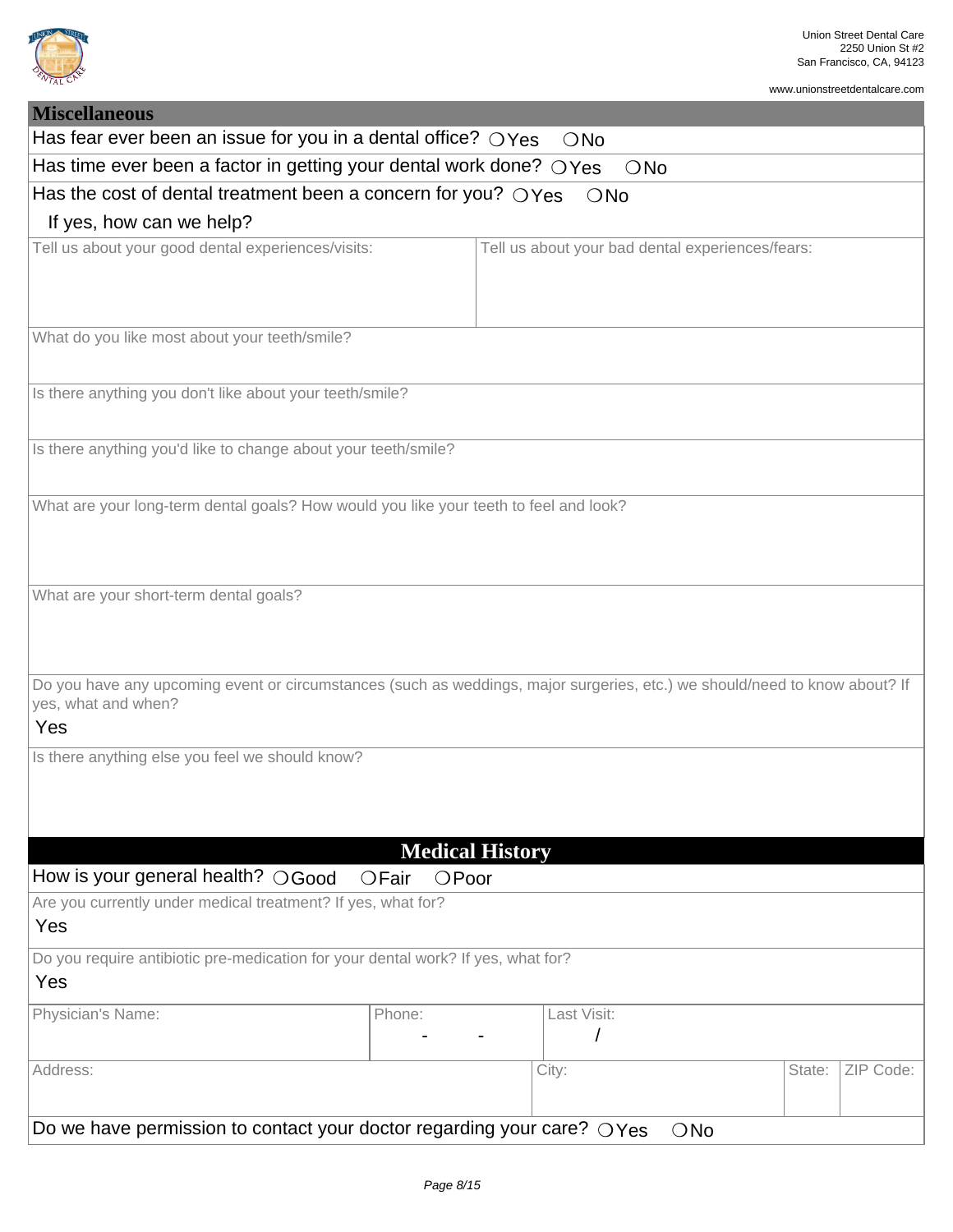

**Have you ever had:**

| Check all that apply.          |                                                                                    |                                |                                |
|--------------------------------|------------------------------------------------------------------------------------|--------------------------------|--------------------------------|
| □ Abnormal bleeding            | $\Box$ Diabetes                                                                    | $\Box$ Hives/skin rash         | $\Box$ Scarlet fever           |
| $\Box$ Allergies               | □ Difficulty breathing                                                             | □ Hospitalized for any         | □ Seizures                     |
| □ Alzheimer's disease          | $\Box$ Dizziness                                                                   | reason                         | $\Box$ Severe/frequent         |
| $\square$ Anaphylaxis          | □ Easily winded                                                                    | $\Box$ Hypertension (high      | headaches                      |
| □ Anemia                       | <b>Emotional problems</b>                                                          | blood pressure)                | □ Sexually transmitted         |
| $\Box$ Angina                  | $\Box$ Emphysema                                                                   | $\Box$ Hypoglycemia            | disease                        |
| $\Box$ Arteriosclerosis        | □ Endocrine problems                                                               | □ Hypotension (low             | $\Box$ Shingles                |
| $\Box$ Arthritis               | $\Box$ Epilepsy                                                                    | blood pressure)                | $\Box$ Shortness of breath     |
| $\Box$ Artificial bones/joints | $\Box$ Excessive thirst                                                            | $\Box$ Intestinal disorders    | $\Box$ Sickle cell anemia      |
| $\Box$ Artificial hip/joints   | $\Box$ Fainting                                                                    | $\Box$ Irregular heartbeat     | $\Box$ Sinus problems          |
| $\Box$ Artificial valves       | $\Box$ Fever blisters                                                              | $\Box$ Kidney problems         | □ Sinus trouble                |
| $\Box$ Asthma                  | $\Box$ Frequent diarrhea                                                           | $\Box$ Latex sensitivity       | □ Smoker                       |
| $\Box$ Birth defects           | Genital herpes                                                                     | $\Box$ Leukemia                | $\Box$ Spina bifida            |
| □ Blood disease                | □ Glaucoma                                                                         | $\Box$ Liver problems          | $\Box$ Swelling of feet/ankles |
| $\Box$ Blood transfusions      | $\Box$ Gout                                                                        | $\Box$ Lung disease            | Swollen neck glands            |
| $\Box$ Bruise easily           | $\Box$ Hay fever                                                                   | <b>I</b> Mitral valve prolapse | □ Swollen, still painful       |
| □ Cancer                       | Head or face injury                                                                | □ Nervous disorder             | joints                         |
| $\Box$ Cancer/chemotherapy     | $\Box$ Hearing disorders                                                           | $\Box$ Numbness of arms or     | □ Tattoos/body piercing        |
| $\square$ Chest pain           | $\Box$ Heart attack/stroke                                                         | hands                          | $\Box$ Thyroid disease         |
| □ Chronic fatigue              | $\Box$ Heart disease                                                               | $\Box$ Osteoporosis            | TMD/TMJ (jaw pain)             |
| syndrome                       | □ Heart murmur/trouble                                                             | □ Pacemaker                    | $\Box$ Tonsillitis             |
| $\Box$ Circulatory problems    | $\Box$ Heart surgery                                                               | $\Box$ Pain in jaw joints      | $\Box$ Tuberculosis            |
| □ Cold sores                   | □ Hemophilia                                                                       | □ Parathyroid disease          | $\Box$ Tumor or growth on      |
| $\Box$ Congenital heart        | $\Box$ Hepatitis A, B, or C                                                        | □ Pneumonia                    | head/neck                      |
| defect                         | $\Box$ Herpes                                                                      | □ Psychiatric problems         | $\Box$ Ulcers/colitis          |
| □ Congenital heart             | $\Box$ High or low blood                                                           | □ Radiation treatments         | □ Venereal disease             |
| lesion                         | sugar                                                                              | $\Box$ Recent weight loss      | $\Box$ X-ray or cobalt         |
| □ Convulsions                  | $\Box$ History of substance                                                        | $\Box$ Renal dialysis          | treatment                      |
| □ Cortisone medicine           | abuse/drug addiction                                                               | $\Box$ Rheumatic fever         | □ Yellow jaundice              |
| $\Box$ Cough-persistent or     | $\Box$ HIV/AIDS                                                                    | $\Box$ Rheumatism              |                                |
| bloody                         |                                                                                    |                                |                                |
| Check all that apply.          | Have you ever had an adverse reaction or allergies to any medication or substance? |                                |                                |
| $\Box$ Acrylic                 | $\Box$ Dental anesthetics                                                          | $\Box$ Nitrous oxide           | $\Box$ Tetracycline            |
| $\Box$ Aspirin                 | $\Box$ Erythromycin                                                                | □ Novocaine                    | $\Box$ Valium                  |
| □ Barbiturates (sleeping       | $\Box$ Iodine                                                                      | $\Box$ Penicillin/antibiotics  | $\Box$ Xylocaine               |
| pills)                         | $\Box$ Latex rubber                                                                | □ Sedatives                    |                                |
| □ Codeine                      | $\Box$ Metals                                                                      |                                |                                |
|                                |                                                                                    | $\Box$ Sulfa drugs             |                                |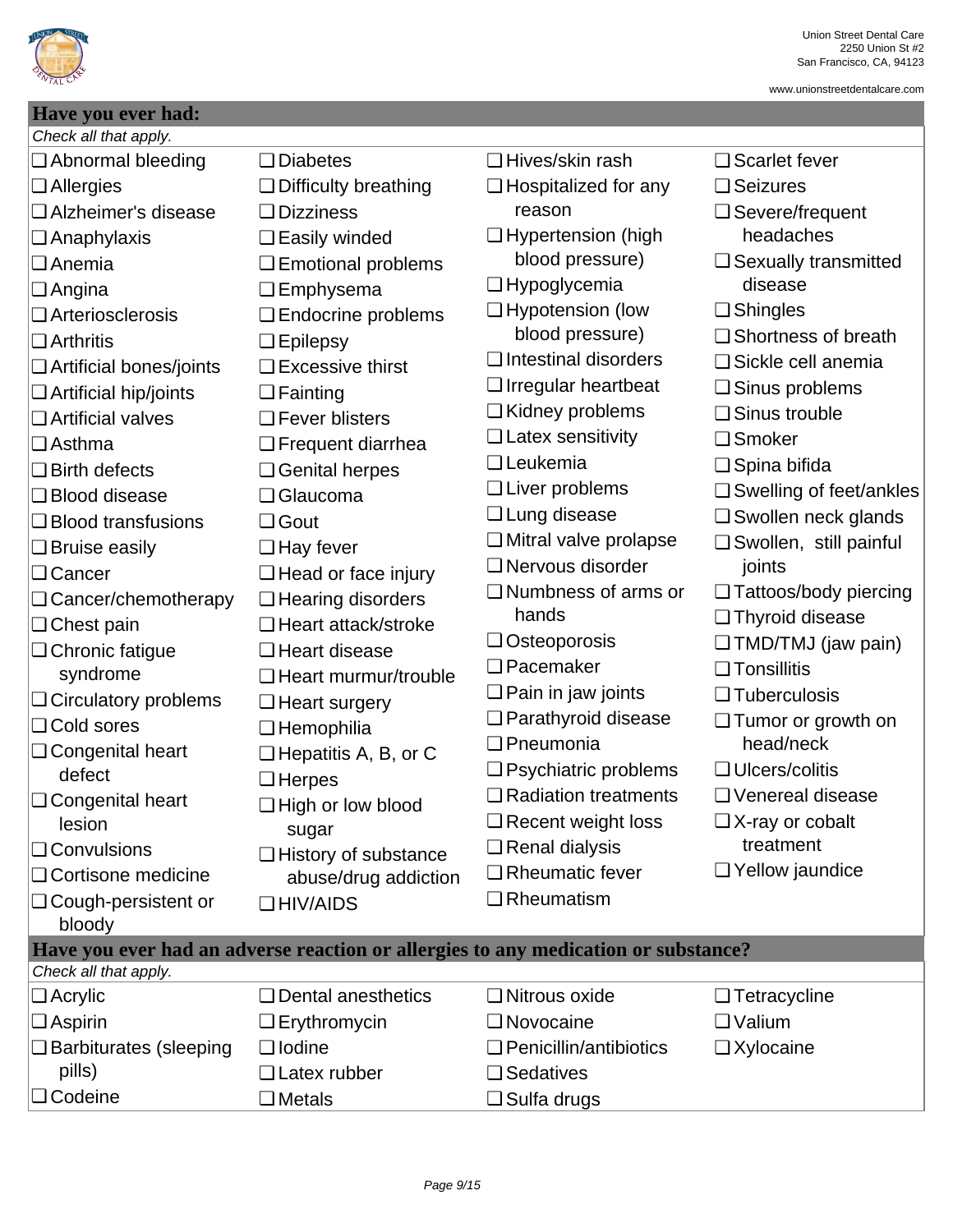

| OFNTAL CAR<br>www.unionstreetdentalcare.con                                                                                                                                                                                                                                                                                                                                                                                                           |
|-------------------------------------------------------------------------------------------------------------------------------------------------------------------------------------------------------------------------------------------------------------------------------------------------------------------------------------------------------------------------------------------------------------------------------------------------------|
| Are you being/have you ever been treated for cancer of any kind? If yes, please explain:                                                                                                                                                                                                                                                                                                                                                              |
| Yes                                                                                                                                                                                                                                                                                                                                                                                                                                                   |
| Are you currently taking or have you ever taken any bisphosphonate drugs? These include: alendronate<br>(Fosamax), clodronate (Ostac, Bonefos), etidronate (Didronel), ibandronate (Boniva), pamidronate (Aredia),<br>risedronate (Actonel), tiludronate (Skelid), zoledronic acid (Zometa). OYes<br>ONo                                                                                                                                              |
| Do you take or have you taken Phen-Fen or Redux? OYes<br>ONo                                                                                                                                                                                                                                                                                                                                                                                          |
| Do you smoke or chew tobacco? ○Yes<br>$\bigcirc$ No                                                                                                                                                                                                                                                                                                                                                                                                   |
| Do you use alcohol, cocaine, or other drugs? $\bigcirc$ Yes<br>ONo                                                                                                                                                                                                                                                                                                                                                                                    |
| Do you wear contact lenses? OYes<br>ONo                                                                                                                                                                                                                                                                                                                                                                                                               |
| Are you on a special diet? $\bigcirc$ Yes<br>$\bigcirc$ No                                                                                                                                                                                                                                                                                                                                                                                            |
| Have you lost or gained more than 10 pounds in the past year? $\bigcirc$ Yes<br>ONo                                                                                                                                                                                                                                                                                                                                                                   |
| Do you use more than two pillows to sleep? OYes<br>ONo                                                                                                                                                                                                                                                                                                                                                                                                |
| Have you ever had any excessive bleeding requiring special treatment? $\bigcirc$ Yes<br>ONo                                                                                                                                                                                                                                                                                                                                                           |
| When you walk upstairs or take a walk, do you ever have to stop because of pain in your chest, shortness<br>of breath, or feeling tired? $\bigcirc$ Yes<br>ONo                                                                                                                                                                                                                                                                                        |
| Have you been treated in a hospital in the last five years? $\bigcirc$ Yes<br>$\bigcirc$ No                                                                                                                                                                                                                                                                                                                                                           |
| If female, please mark if you are:<br>$\Box$ Pregnant - If so, please enter your due date or week #:                                                                                                                                                                                                                                                                                                                                                  |
| $\Box$ Trying to get pregnant $\Box$ Nursing<br>$\Box$ On birth control                                                                                                                                                                                                                                                                                                                                                                               |
| Please list all current prescriptions:                                                                                                                                                                                                                                                                                                                                                                                                                |
|                                                                                                                                                                                                                                                                                                                                                                                                                                                       |
| Please list any other serious medical conditions, impending operations, or other medical/dental information that may possibly<br>affect your dental treatment:                                                                                                                                                                                                                                                                                        |
|                                                                                                                                                                                                                                                                                                                                                                                                                                                       |
|                                                                                                                                                                                                                                                                                                                                                                                                                                                       |
| Do you wish to talk to the dentist privately about any problems/concerns? $\bigcirc$ Yes<br>$\bigcirc$ No                                                                                                                                                                                                                                                                                                                                             |
| All of the above information is correct to the best of my knowledge. I understand that providing incorrect<br>information can be dangerous to my (or patient's) health. It is my responsibility to inform the dental office of<br>any changes in medical status. I understand that the above information is necessary to provide me with<br>dental care in an efficient and safe manner. Should further information be needed, you have my permission |
| to ask the respective health care provider or agency, who may release information to you.                                                                                                                                                                                                                                                                                                                                                             |

Signature (Type your name to sign electronically, or print and sign): Date (mm/dd/yyyy): / / For office use: Reviewed by: Title: Title: Date: / /  $\overline{a}$ Date:  $\overline{a}$  $\sqrt{2}$  $\overline{\phantom{a}}$ 

03

 $\overline{\phantom{0}}$ 

03

 $\overline{\phantom{0}}$ 

2018

2016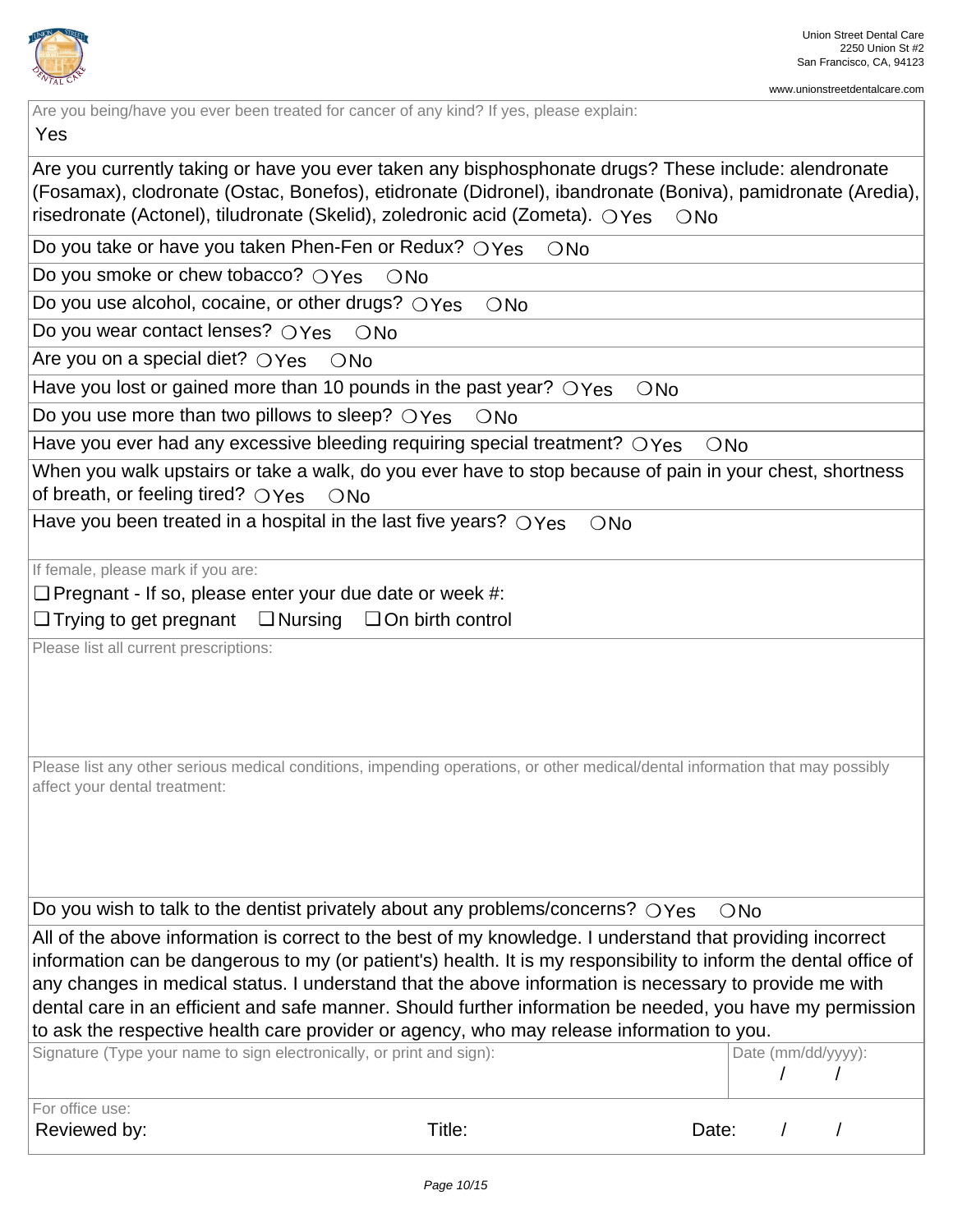

What do you already know about our office and what are your expectations?

What would it take for you to trust us to be your dentist?

We can look at your mouth from 3 different perspectives. This will help us determine how to best treat you and your specific dental needs. What combination of these would you like us to use for your situation?

**□ As a general dentist** □ As a cosmetic dentist □ As a functional (bite, TMJ) dentist

At what point do you want us to initiate treatment for you?

 $\bigcirc$  When something isn't ideal  $\bigcirc$  When something worsens  $\bigcirc$  When my tooth hurts or breaks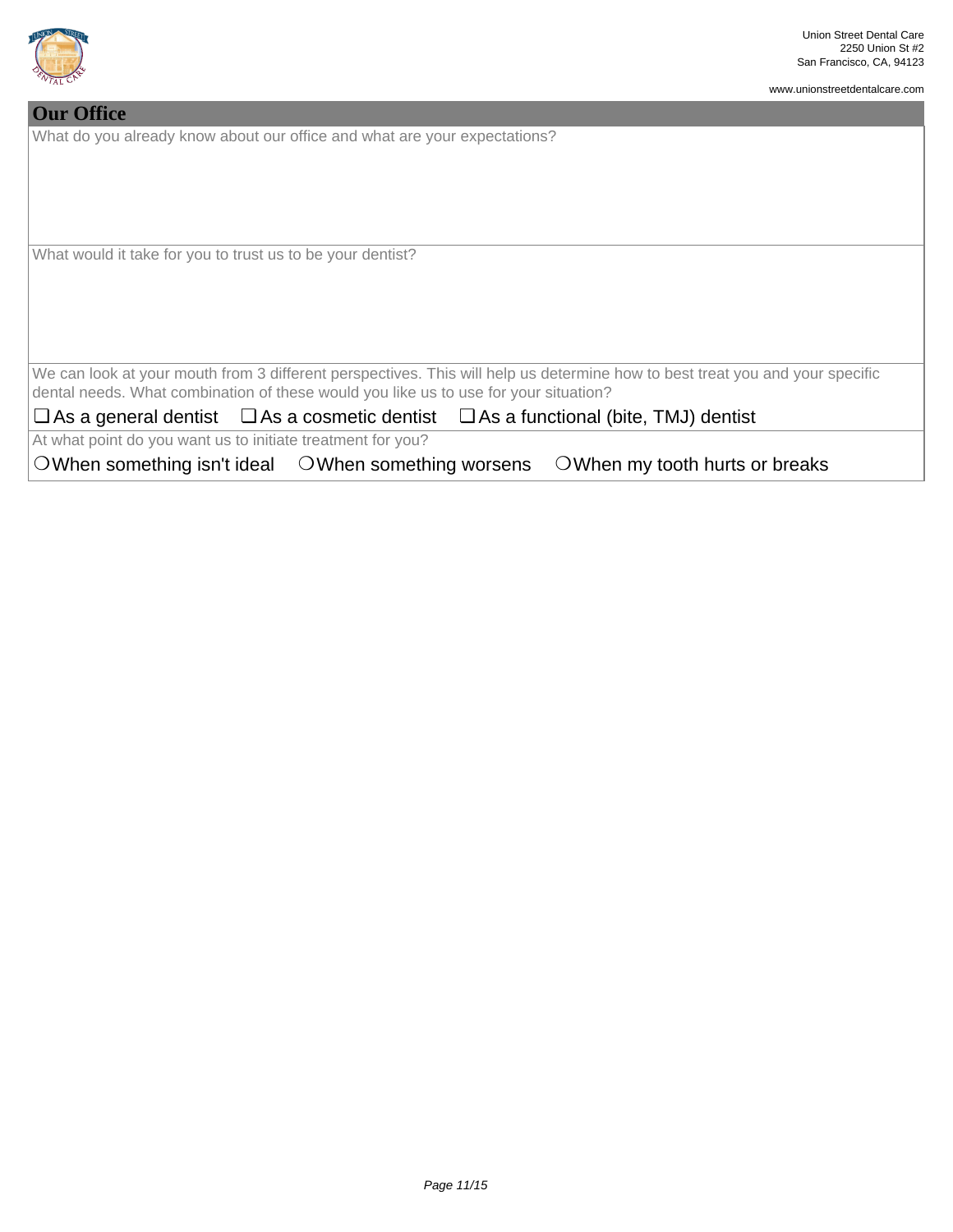

# **HIPAA Notice of Privacy Practices**

 This notice describes how medical information about you may be used and disclosed and how you can get access to this information. Please review the following carefully.

 The Health Insurance Portability & Accountability Act of 1996 (HIPAA) is a federal program that requires that all medical records and other individually identifiable health information used or disclosed by us in any form, whether electronically, on paper, or orally, are kept properly confidential. The Act gives you, the patient, significant new rights to understand and control how your information is used. HIPAA provides penalties for covered entities that misuse personal health information.

 As required by HIPAA, we have prepared this explanation of how we are required to maintain the privacy of your health information and how we may use and disclose your health information.

 We may use and disclose your medical records for several purposes, including treatment, payment, defense of legal matters, to family and friends, and health care operations:

- Treatment includes providing, coordinating, and/or managing health care related services by one or more health care providers. An example of this would include teeth cleaning services.
- Payment includes such activities as obtaining reimbursement for services, confirming coverage, billing or collection activities, and utilization review. An example of this would be sending a claim for your visit to your insurance company for payment.
- Health care operations include the business aspects of running our practice, such as conducting quality assessment and improvement activities, auditing functions, cost-management analysis, and customer service. An example would be an internal quality assessment review. We may also create and distribute de-identified health information by removing all references to individually identifiable information.
- To Your Family and Friends: We may disclose your health information to a family member, friend, or other person to the extent necessary to help with your healthcare or with payment for your healthcare. Before we disclose your health information to these people, we will provide you with an opportunity to object to our use or disclosure. If you are not present, or in the event of your incapacity or an emergency, we will disclose your medical information based on our professional judgment of whether the disclosure would be in your best interest. We may use our professional judgment and our experience with common practice to make reasonable inferences of your best interest in allowing a person to pick up filled prescriptions, medical supplies, X-rays, or other similar forms of health information. We may use or disclose information about you to notify or assist in notifying a person involved in your care, of your location and general condition.

 In some limited situations, the law allows or requires us to use/disclose your health information without your permission. Not all of these situations will apply to us; some may never come up at our office at all. Such uses or disclosures are:

- When a state or federal law mandates that certain health information be reported for a specific purpose
- For public health purposes, such as contagious disease reporting, investigation or surveillance, and notices to and from the federal Food and Drug Administration regarding drugs or medical devices
- Disclosures to governmental authorities about victims of suspected abuse, neglect, or domestic violence
- Uses and disclosures for health oversight activities, such as for the licensing of doctors; for audits by Medicare or Medicaid; or for investigation of possible violations of health care laws
- Disclosures for judicial and administrative proceedings, such as in response to subpoenas or orders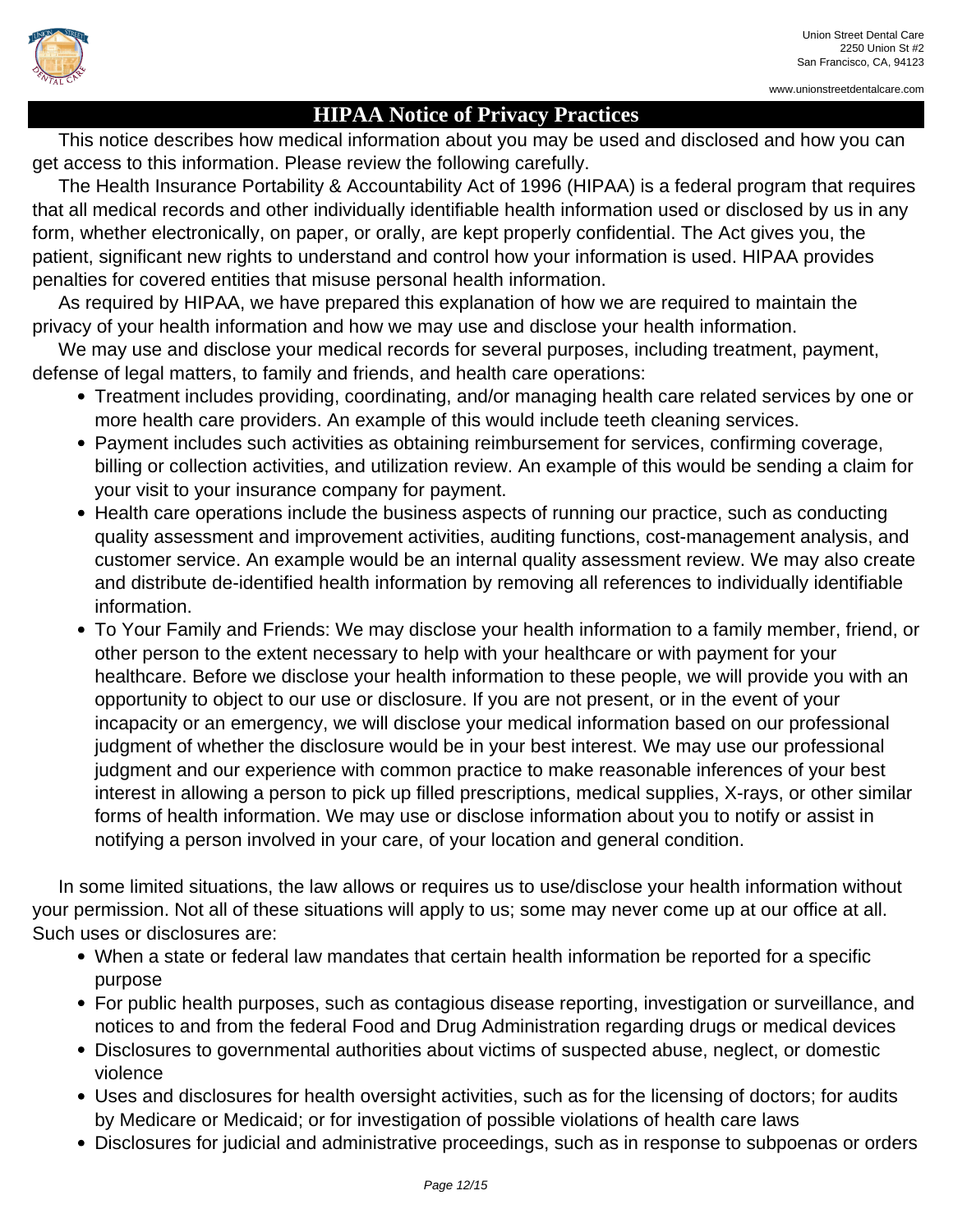

of courts or administrative agencies

- Disclosures for law enforcement purposes, such as to provide information about someone who is or is suspected to be a victim of a crime; to provide information about a crime at our office; or to report a crime that happened somewhere else
- Disclosure to a medical examiner to identify a dead person or to determine the cause of death; or to funeral directors to aid in burial; or to organizations that handle organ or tissue donations
- Uses or disclosures for health-related research
- Uses and disclosures to prevent a serious threat to health or safety
- Uses or disclosures for specialized government functions, such as for the protection of the president or high-ranking government officials; for lawful national intelligence activities; for military purposes; or for the evaluation and health of members of the foreign service
- Disclosures of de-identified information
- Disclosures relating to worker's compensation programs
- Disclosures of a "limited data set" for research, public health, or healthcare operations
- Incidental disclosures that are an unavoidable by-product of permitted uses or disclosures
- Disclosures to "business associations" who perform healthcare operations for our office and who commit to respect the privacy of your health information

 We may contact you to provide appointment reminders or information about treatment alternatives or other health-related benefits and services that may be of interest to you. If you wish to be omitted from any mailings please provide a written notice. Any other uses and disclosures will be made only with your written authorization. You may revoke such authorization in writing and we are required to honor and abide by that written request, except to the extent that we have already taken actions relying on your authorization.

 You have the following rights with respect to your protected health information, which you can exercise by presenting a written request to the Privacy Officer:

- The right to request restrictions on certain uses and disclosures of protected health information, including those related to disclosures to family members, other relatives, close personal friends, or any other person identified by you. We are, however, not required to agree to a requested restriction. If we do agree to a restriction, we must abide by it unless you agree in writing to remove it.
- The right to reasonable requests to receive confidential communications of protected health information from us by alternative means or at alternative locations.
- The right to inspect and copy your protected health information.
- The right to amend your protected health information.
- The right to receive an accounting of disclosures of protected health information.
- The right to obtain a paper copy of this notice from us upon request.

We are required by law to maintain the privacy of your protected health information and provide you with notice of our legal duties and privacy practices with respect to protected health information.

 This notice is effective as of December 16, 2016, and we are required to abide by the terms of the Notice of Privacy Practices currently in effect.

 We reserve the right to change the terms of our Notice of Privacy Practices and to make the new notice provisions effective for all protected health information that we maintain. We will post and you may request a written copy of a revised Notice of Privacy Practices from this office.

 If you think that we have not properly respected the privacy of your health information or that your privacy protections have been violated, you have the right to file a written complaint to us or the U.S.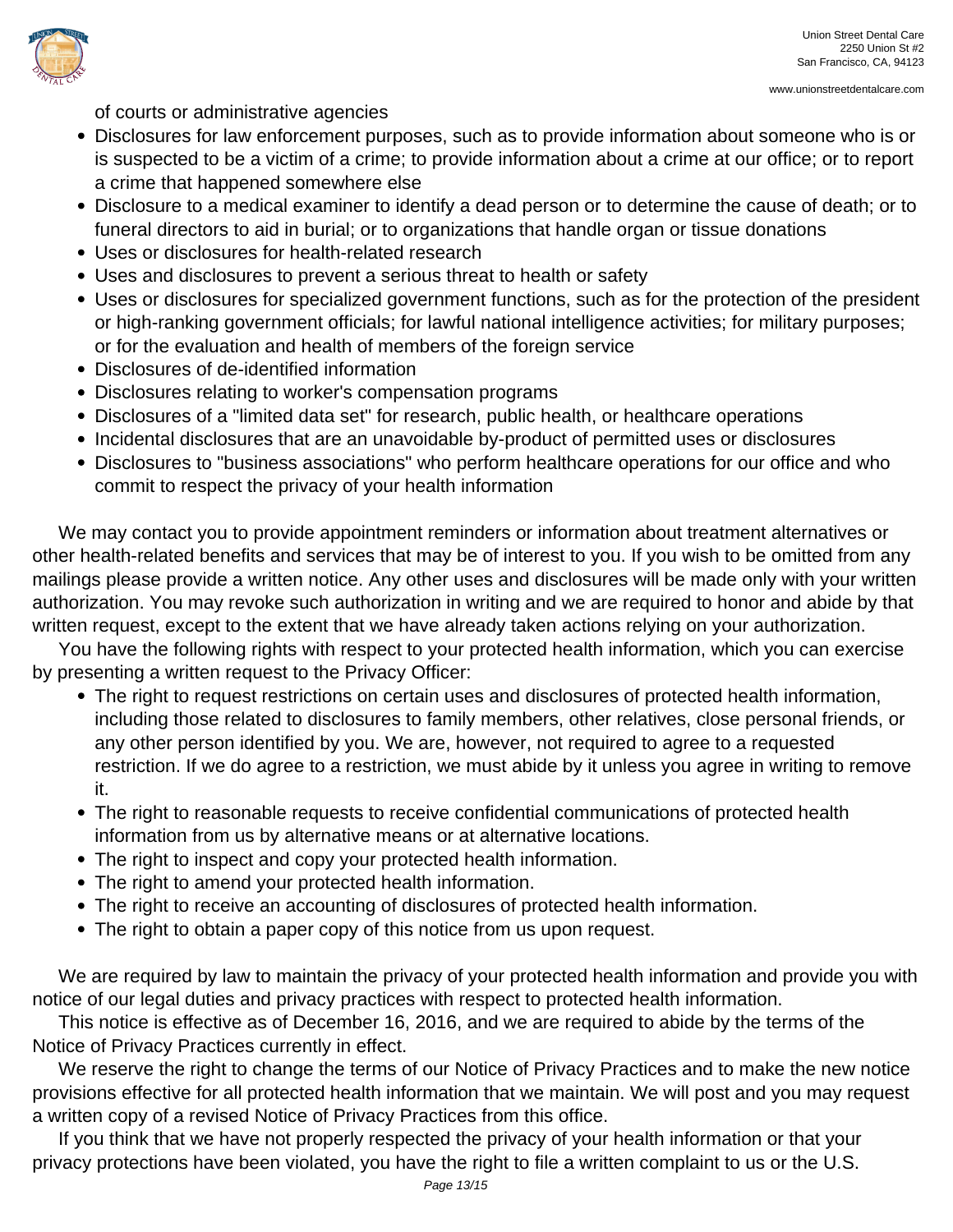

Department of Health and Human Services, Office for Civil Rights, about violations of the provisions of this notice or the policies and procedures of our office. We will not retaliate against you for filing a complaint. For more information about HIPAA and/or to file a complaint, please call or visit or office or contact:

The U.S. Department of Health & Human Services, Office for Civil Rights 200 Independence Avenue, S.W. Washington D.C. 20201 (202) 619-0257 Toll Free: 1-877-696-6775

# **HIPAA Patient Consent Form**

 I understand that I have certain rights to privacy regarding my protected health information. These rights are given to me under the Health Insurance Portability and Accountability Act of 1996 (a.k.a. HIPAA or The Healthcare Privacy Act). I understand that by signing this consent, I authorize Union Street Dental Care to use and/or disclose my protected health information to carry out the following:

- Treatment which includes direct and/or indirect treatment by other healthcare providers involved in my treatment.
- Obtaining payment from third party payers, i.e. my dental and/or medical insurance company/companies.
- The day to day healthcare operations of your dental practice.

 I have also been informed of, and given the right to review and secure a copy of your Notice of Privacy Practices, which contains a more complete description of the uses and disclosures of my protected personal health information, and my rights under HIPAA. I understand that you reserve the right to change the terms of this notice from time to time and that I may request the most current copy of this notice. I understand that I have the right to request restrictions on how my protected health information is used and disclosed to carry out treatment, payment and healthcare operations, but that you are not required to agree to use these requested restrictions. However, if you do agree, you are then bound to comply with this restriction. I understand that I may revoke this consent, in writing, at any time. However, any use or disclosure that occurred prior to the date I revoke this consent will not be affected.

| Signature (Type your name to sign electronically, or print and sign):                                   |                               |                                | Date (mm/dd/yyyy): |  |
|---------------------------------------------------------------------------------------------------------|-------------------------------|--------------------------------|--------------------|--|
| If signing on behalf of someone, explain your relationship to the patient:                              |                               |                                |                    |  |
| <b>For Office Use Only</b>                                                                              |                               |                                |                    |  |
| Patient refused or was unable to sign. Good faith effort was made to obtain acknowledgement of receipt. |                               |                                |                    |  |
| The following circumstances prohibited the patient from signing the consent form:                       |                               |                                |                    |  |
| Describe your good faith effort to obtain the individual's signature on this form:                      |                               |                                |                    |  |
| <b>Office Personnel Signature:</b>                                                                      | <b>Office Personnel Name:</b> | <b>Office Personnel Title:</b> | Date:              |  |